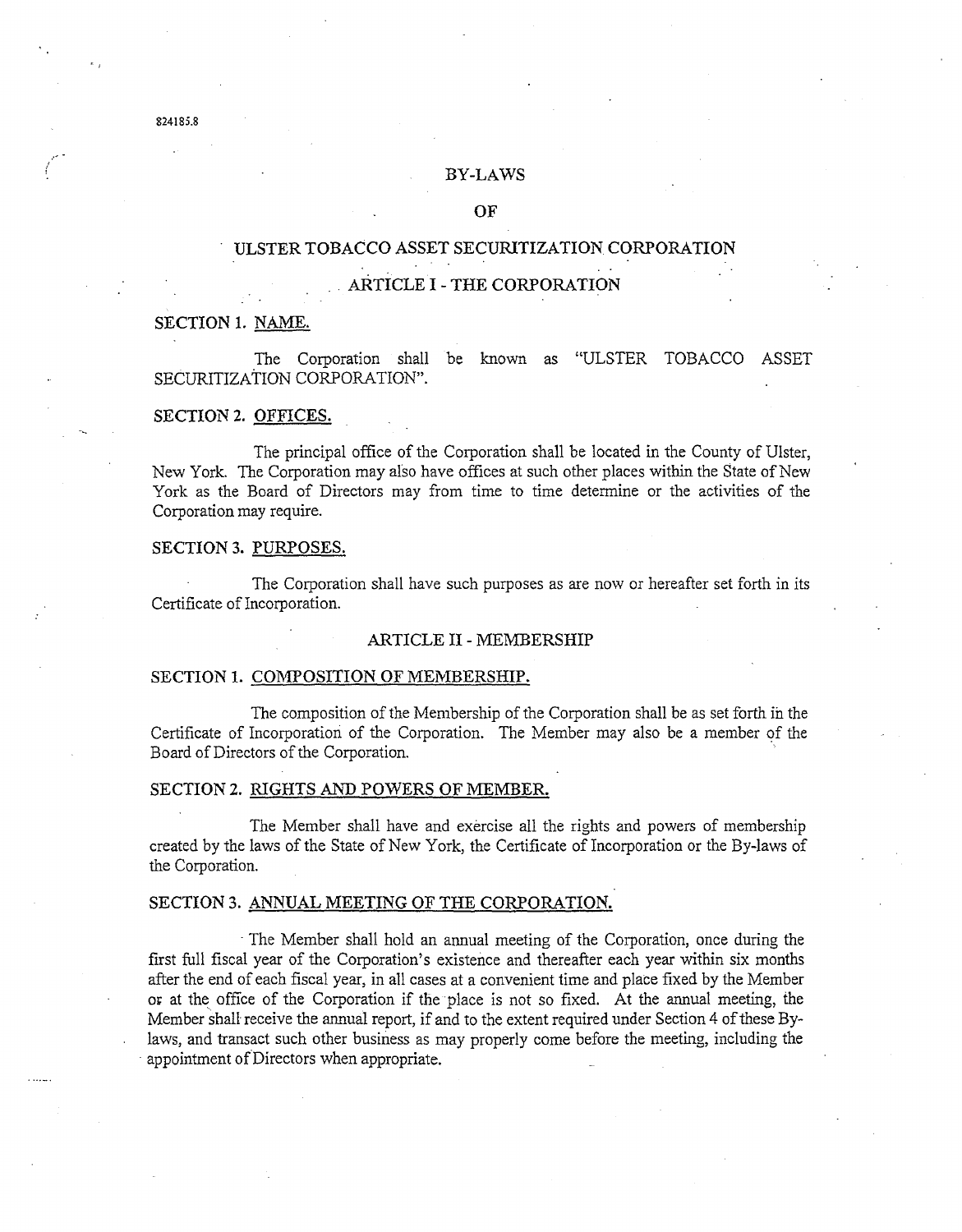# SECTION 4. ANNUAL REPORT TO MEMBER.

At the annual meeting of the Corporation, the President and the Treasurer of the Corporation shall present an annual report showing in appropriate detail the following information:

(a) A complete verified or audited financial statement of the Corporation for the fiscal year (or portion thereof) immediately preceding the date of the report showing, as appropriate, the assets and liabilities, principal changes in assets and liabilities, revenue, receipts, expenses and disbursements of the Corporation; and

(b) A summary of the activities of the Corporation during the preceding year (or portion thereof).

The annual report shall be filed with the minutes of the annual meeting.

## SECTION 5. MEETINGS: GENERAL.

Meetings of the Member, which are sometimes referred to as meetings of the Corporation, whether annual or special, may be held at such place as may be fixed by the Member, or at the office of the Corporation if not so fixed, and special meetings of the Member may be held at such times as may be selected by the Member.

### ARTICLE **III** - BOARD OF DIRECTORS

#### SECTION 1. POWER OF BOARD OF DIRECTORS.

The Corporation shall be managed by its Board of Directors, which shall establish· all general policies governing its operations.

## SECTION 2. NUMBER, ELECTION AND TERM OF DIRECTORS.

(a) The number of Directors shall be an odd number between five and nine, as determined by the Member, but such number shall be nine initially and unless and until the Member provides otherwise. As used in these By-laws, "the entire Board of Directors" means the total number of Directors which the Corporation would have in accordance with the preceding sentence if there were no vacancies on the Board.

(b) All members of the Board of Directors other than the initial Directors named in the Certificate of Incorporation shall be appointed by the Member of the Corporation, except that the person who is the sole Member of the Corporation by virtue of holding the office described in the Certificate of Incorporation of the Corporation shall be a member of the Board of Directors, ex officio, by virtue of holding such office. The tenure of such ex officio member of the Board of Directors shall terminate upon the inauguration or appointment of his or her successor in office, which successor in office shall thereupon become a member of the Board of Directors of the Corporation. One member of the Board of Directors must be an Independent Director as the same shall be described in the Certificate of Incorporation of the Corporation (the "Independent Director"). Each Director other than the Independent Director must be one or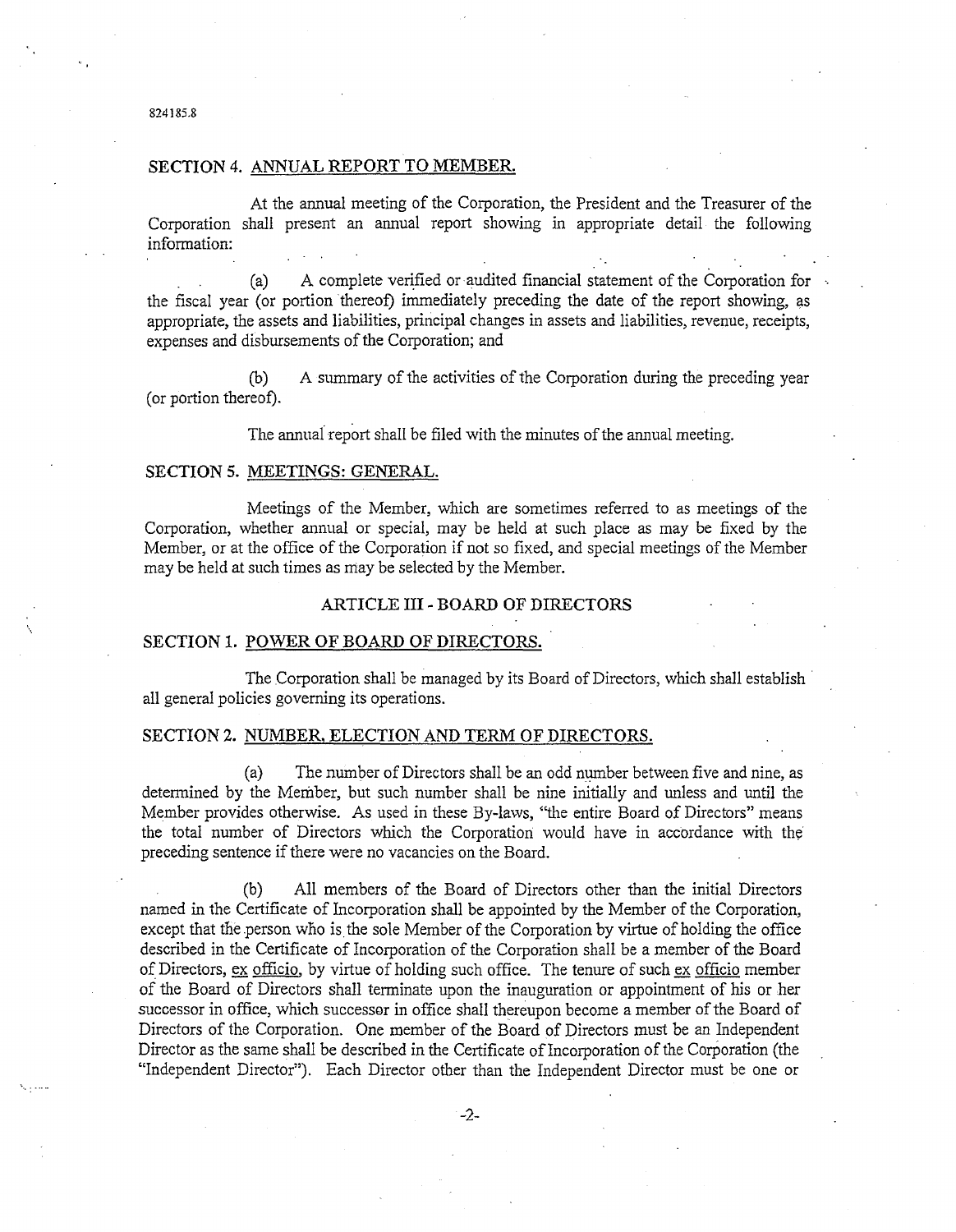more of the following: an employee of the County, an elected official of the County or a member of the County Legislature.

(c) Each of the Directors shall serve for a 2 year tenn or until its successor has been duly appointed or elected and qualified or until the Director's death, resignation or removal.<br>
(c) Each of the Directors shall serve for a 2 year term or until its successor has<br>
been duly appointed or elected and qu

(d) Directors shall" be eligible to serve an unlimited number of consecutive terms.

# SECTION 3. RESIGNATIONS AND REMOVAL OF DIRECTORS.

(a) Any Director of the Corporation may resign at any time by giving written notice to the President or the Secretary. Such resignation shall take effect at the time specified therein or, if no time is specified, then on delivery, provided that the Director's resignation shall be effective only when a replacement Director takes office. Acceptance of the resignation shall not be necessary to make it effective.

(b) Any Director may be removed from the Board with or without cause by the Member and shall be deemed to have resigned if he or she no longer satisfies a condition of office, provided that the Independent Director may be removed from the Board only with cause by the Member. Notwithstanding anything in these By-laws to the contrary, the initial Board of Directors named in the Certificate of Incorporation may be replaced by the Member at its first meeting.

## SECTION 4. NEWLY CREATED DIRECTORSHIPS AND VACANCIES.

Newly created directorships resulting from an increase in the number of Directors and vacancies occurring for any reason shall be filled by the Member, subject to the conditions for Directors set forth in the Corporation's Certificate of Incorporation or these By-laws. A Director elected or appointed to fill a vacancy caused by resignation, death, disability, ceasing to hold the requisite office or employment or removal or otherwise shall hold office for the unexpired tenn of his or her predecessor in office and until a successor is elected and qualified.

# SECTION 5. ANNUAL MEETING.

The annual meeting of the Board of Directors shall be held after the annual meeting of the Corporation described in Article II, Section 3 above at the same location as the meeting of the Member or as otherwise designated by the Board. Written notice of the annual meeting shall be mailed or delivered to each Director of the Corporation prior to the meeting.

#### SECTION 6. ANNUAL REPORT.

The President and the Treasurer shall present at the annual meeting of the Board of Directors a copy of the annual report described in Article II, Section 4 above.

## SECTION 7. SPECIAL MEETINGS.

Special meetings of the Board of Directors may be called at any time by the President and shall be called by the Secretary if requested in writing by two-fifths of the entire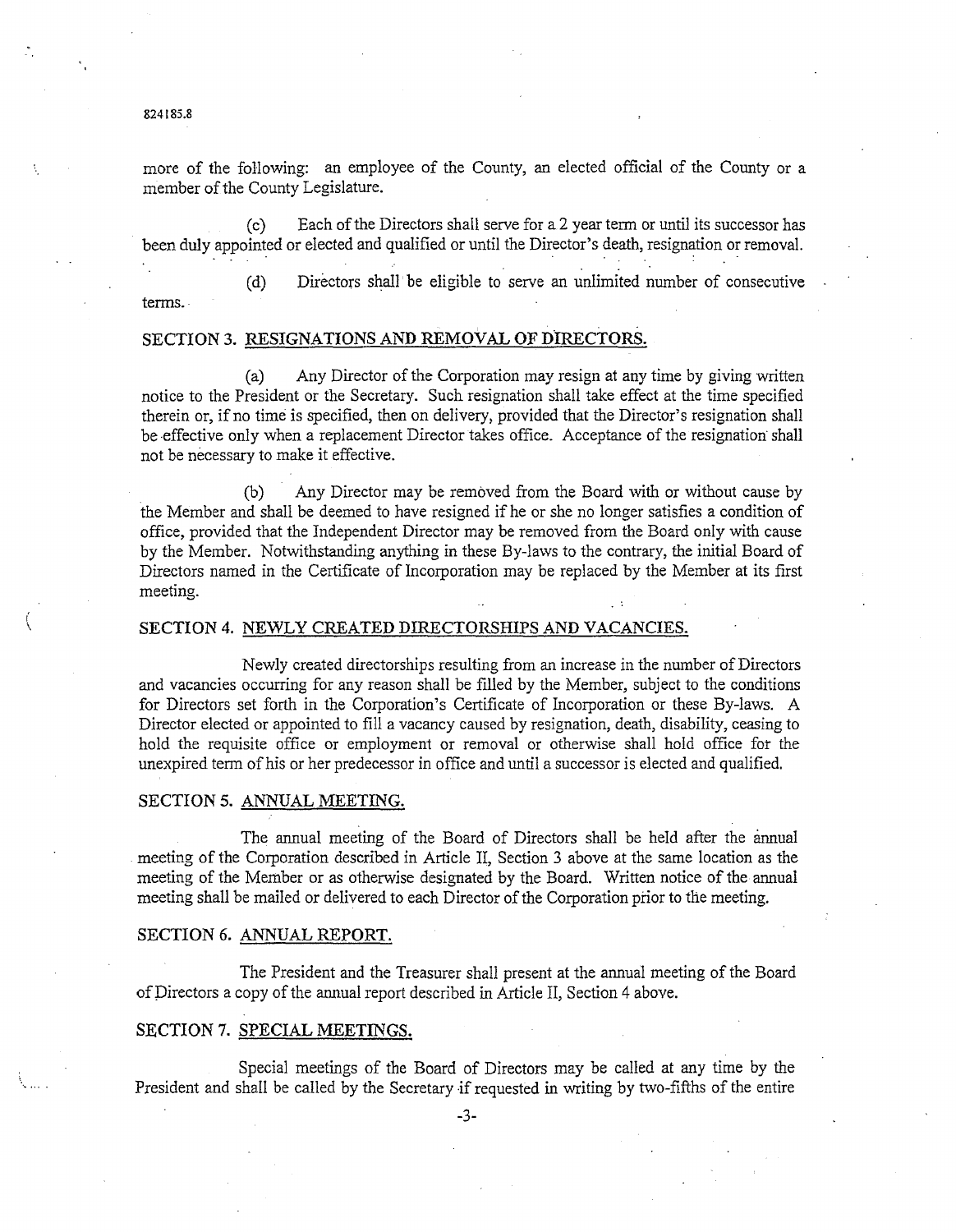Board of the Corporation. Written notice shall be mailed or delivered to each Director of the Corporation prior to the meeting.. Said notice shall state the purposes, time and place of the special meeting and that no business other than that specified in the notice may be transacted.

# SECTION 8. WAIVERS OF NOTICE.

Notice of a meeting need not be given to any Director who submits a signed waiver of notice whether before or after the meeting, or who attends the meeting without protesting, prior thereto or at its commencement, the lack of notice to him or her.

# SECTION 9. PLACE OF MEETINGS.

The Board of Directors may hold its meetings at such place or places within or outside the State of New York as the Board of Directors may from time to time by resolution determine, except as provided in the case of the annual meeting, and provided that no such resolution shall be necessary if all members have waived notice of the meeting and/or attended the meeting without protest. In the absence of any such resolution or waivers of notice. or attendance, such meetings shall be held at the office of the Corporation. To the extent applicable, meetings shall be held in compliance with the Open Meetings Law.

# SECTION 10. OUORUM; ADJOURNED MEETINGS; AND CERTAIN VOTING REQUIREMENTS.

(a) A majority of the entire Board of Directors shall constitute a quorum for the transaction of business at meetings of the Board unless the vote to be taken by the Board of Directors for any particular action to be authorized is required by the Certificate of Incorporation or these By-laws to be greater than a unanimous affirmative vote of a majority of the entire Board of Directors, in which case a quorum for the transaction of any such business shall be all of the members of the entire Board of Directors.

(b) A majority of the Directors present, whether or not a quorum is present, may adjourn any Board meeting to another time and place. If a quorum is present at the adjourned meeting, any business may be transacted that might have been transacted on the original date of the meeting.

(c) If the affIrmative unanimous vote of the entire Board of Directors is required herein or in the Certificate of Incorporation of the Corporation, no such vote may be taken or become effective unless the Independent Director is then serving on the Board of Directors.

## SECTION 11. ACTION BY THE BOARD OF DIRECTORS.

Any corporate action to be taken by the Board of Directors means action at a meeting of the Board. Each Director shall have one vote regarding any corporate action to be taken by the Board.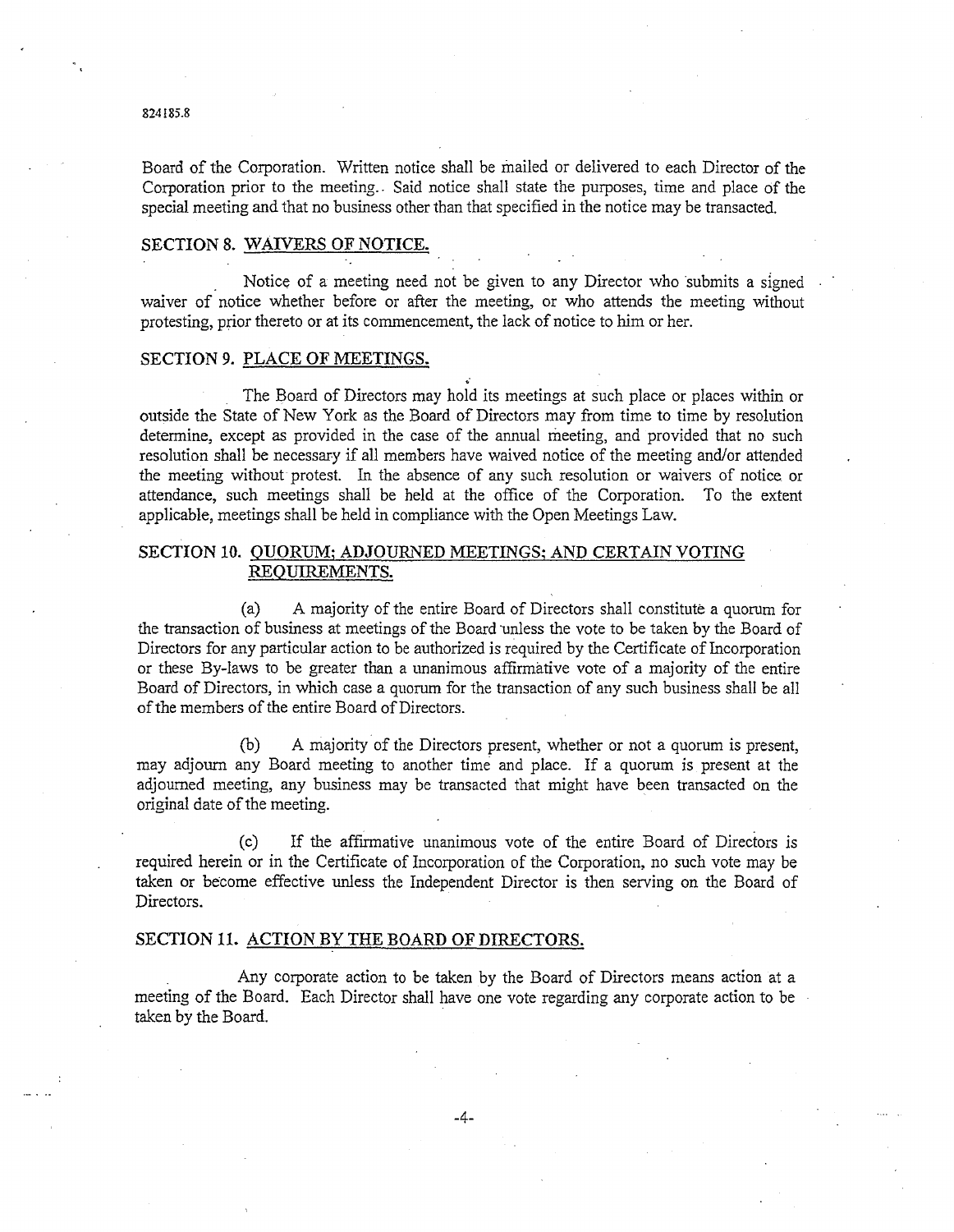### SECTION 12. ORGANIZATION.

At each meeting of the Board of Directors, the President, or, in his or her absence, a chairman chosen by a majority of the Directors, present shall preside. The Secretary, or, in his or her absence, a person chosen by a majority of the Directors present, shall keep complete and At each meeting of the Board of Directors, the President, or,<br>a chairman chosen by a majority of the Directors, present shall preside. The<br>or her absence, a person chosen by a majority of the Directors present, sha<br>accurat

# SECTION 13. ATTENDANCE AT MEETINGS.

. Attendance at each meeting of the Board shall be recorded by the Secretary in the minutes thereof.

### SECTION 14. COMPENSATION.

All Directors other than the Independent Director shall serve without compensation. All Directors may be reimbursed for reasonable expenses incurred in the performance of corporate duties. The Independent Director may, but need not, be compensated for his or her services as Independent Director in an amount up to \$5,000 per annum, or if greater an amount fixed from time to time by majority vote of the entire Board of Directors other than the Independent Director.

### SECTION 15. PROPERTY RIGHTS.

. No Director of the Corporation shall, by reason of that position, have any rights to .or interest in the property or assets of the Corporation.

### ARTICLE IV - OFFICERS

### SECTION 1. NUMBER AND SALARY.

The officers of the Corporation shall be a President, a Vice President, a Secretary and a Treasurer. Any two or more offices may be held by the same person, except the offices of President and Secretary. The officers shall serve without salary at the pleasure of the Board, but may be reimbursed for reasonable expenses incurred in the performance of corporate duties .

# . SECTION 2. TERMS OF OFFICERS.

The officers shall be elected by the affirmative vote of a majority of the entire Board of Directors of the Corporation from among its members initially at the organizational meeting of the Board, and thereafter at the annual meeting of the Board. Unless a shorter term is provided in the resolution of the Board electing such officer, the term of office of each officer shall be one year. The term of office of each officer, in any event, shall extend until a successor is elected or appointed and qualified. Officers shall be eligible to serve an unlimited number of consecutive terms.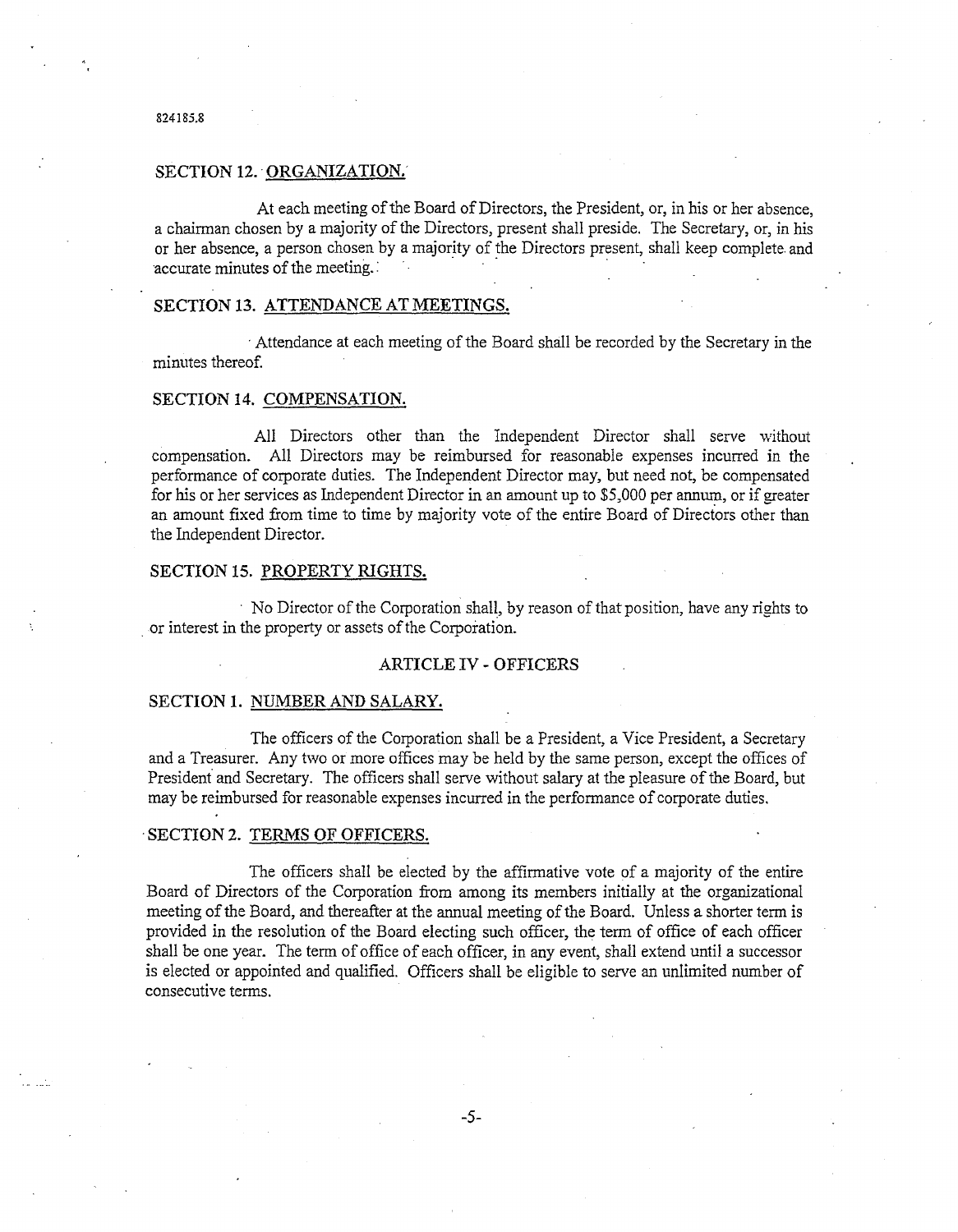$\left(\begin{array}{c} 1 \ 1 \end{array}\right)$ 

### SECTION 3. ADDITIONAL OFFICERS.

Additional 'officers may be elected for such period, have such authority and perform such duties, either in an administrative or subordinate capacity, as the Board of Directors may from time to time determine.

#### SECTION 4. REMOVAL OF OFFICERS.

Any officer may be removed with or without cause, at any time, by the affIrmative vote ofa majority of the entire Board of Directors of the Corporation.

### SECTION 5. RESIGNATION.

Any officer may resign at any time by giving written notice to the Board of Directors, the President or the Secretary. Any such resignation shall take effect at the time specified therein, or, if no time is specified, then on delivery. Acceptance of the resignation shall not be necessary to make it effective.

# SECTION 6. VACANCIES.

A vacancy in any office of the Corporation shall be filled by the Board of Directors in the same manner as is provided in Article IV Section 2 of these By-laws.

### SECTION 7. PRESIDENT.

The President shall be the chief executive officer of the Corporation and shall generally supervise all its affairs. The President shall· preside at all meetings of the Board of Directors at which he or she is present. The President shall also perform such other duties as may be assigned to him or her from time to time by the Board. .

### SECTION 8. VICE PRESIDENT.

A Vice President shall be elected from time to time by the Board. The Vice President shall perfonn the duties of the President in the absence of the President and such other duties as may be assigned to him or her from time to time by the Board or the President.

# SECTION 9. SECRETARY.

It shall be the duty of the Secretary to supervise the preparation of minutes of all meetings of the Board of Directors and its committees, the giving of all notices required to be given by the Corporation, and the keeping of a current list of the Corporation's Directors and offIcers and their residence addresses. The Secretary shall be responsible for supervising the preparation and maintenance of the books and records of the Corporation. The Secretary shall attend to such correspondence as may be assigned to him or her and perform all the duties customarily incidental to that office and such other duties as may be assigned to him or her by the Board of Directors or the President.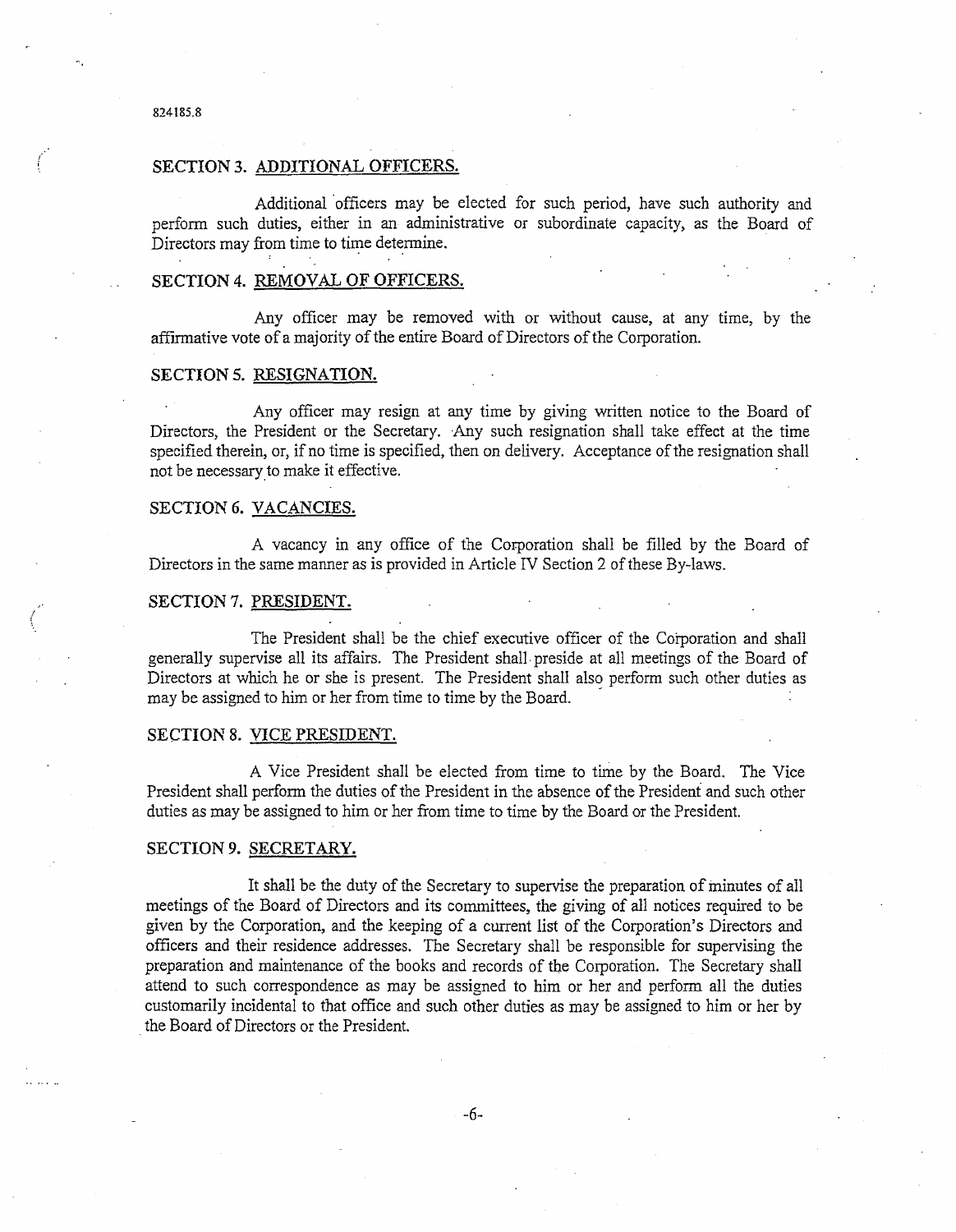# SECTION 10. TREASURER.

It shall be the duty of the Treasurer to oversee the financial affairs of the Corporation, report at each regular meeting of the Board of Directors, and participate in preparing the annual report of the Corporation and the filing of all required tax returns and other : regulatory reports. The Treasurer shall perform such other duties as may be assigned to him or her by the Board of Directors or the President.

# ARTICLE V - CONTRACTS, CHECKS, DRAFTS AND BANK ACCOUNTS

## SECTION 1. EXECUTION OF CONTRACTS.

The Board of Directors, except as these By-laws or the Certificate of Incorporation otherwise provide, may authorize any officer or officers, agent or agents, employee or employees, in the name of and on behalf of the Corporation, to enter into any contract or execute and deliver any instrument, and such authority may be general or confined to specific instances; but, unless so authorized by the Board of Directors, no officer, agent or employee shall have any power or authority to bind the Corporation by any contract or engagement or to pledge its credit or to render it liable pecuniarily in any amount for any purpose.

# SECTION 2. LOANS.

...

No loans shall be contracted on behalf of the Corporation unless authorized by the Board of Directors. .

# SECTION 3. CHECKS, DRAFTS, ETC.

All checks, drafts and other orders for the payment of money out of the funds of the Corporation, and all notes or other evidences of indebtedness of the Corporation, may be signed on behalf of the Corporation by any officer.

#### SECTION 4. DEPOSITS.

All funds of the Corporation not otherwise employed shall be deposited from time to time to the credit of the Corporation in such banks, trust companies or other depositories as the Treasurer may recommend and the Board of Directors approves. .

### SEctION 5. INVESTMENTS.

The Board of Directors may authorize the Corporation to contract with an investment advisor and custodian to manage its investments and may adopt an investment policy. If an investment policy has been adopted, the investment advisor and/or custodian will be required to comply with said policy.